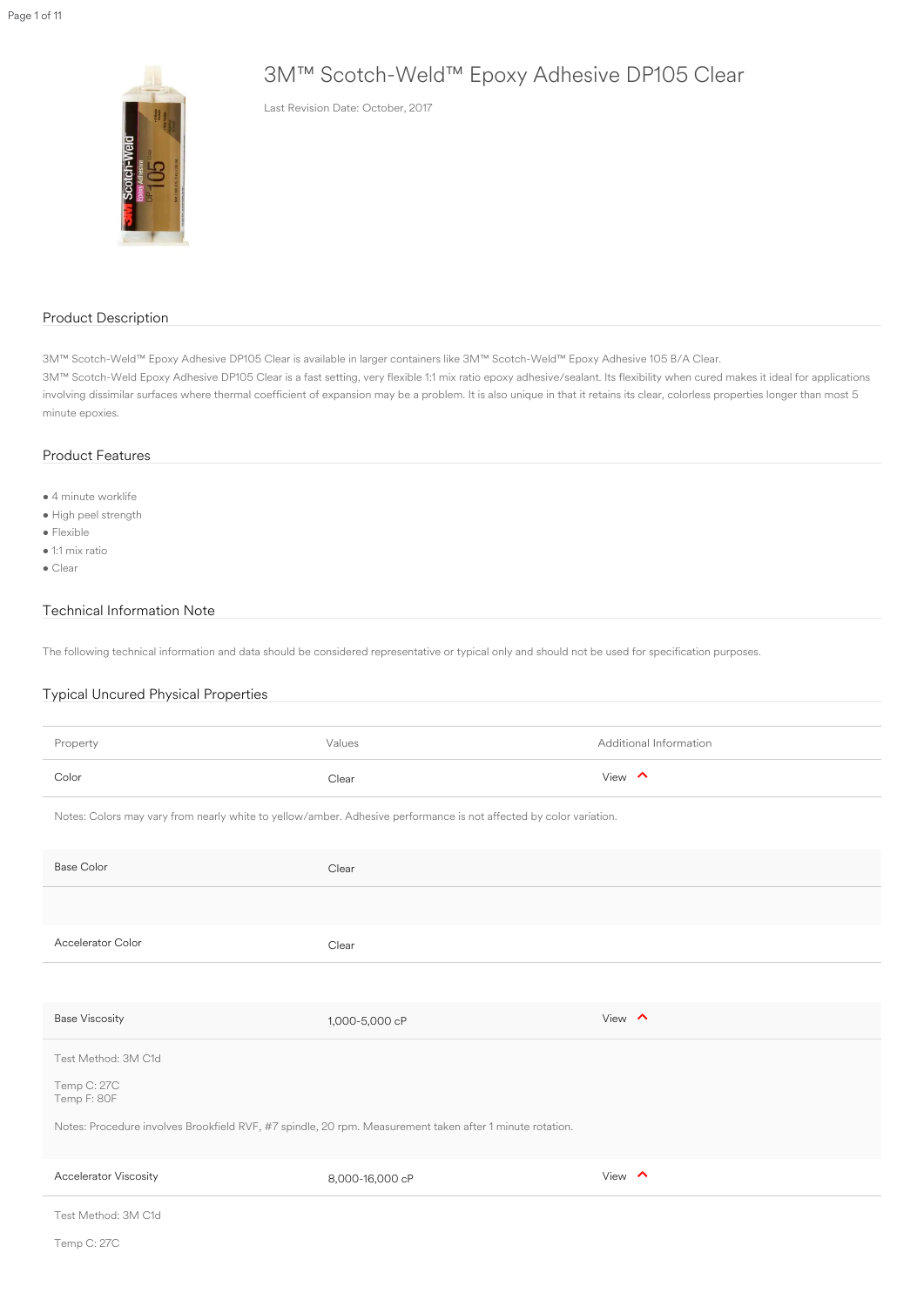#### Temp F: 80F

Notes: Procedure involves Brookfield RVF, #7 spindle, 20 rpm. Measurement taken after 1 minute rotation.

| <b>Base Resin</b>         | Epoxy             |
|---------------------------|-------------------|
|                           |                   |
| Accelerator Resin         | Mercaptan         |
|                           |                   |
| <b>Base Net Weight</b>    | 9.1 to 9.5 lb/gal |
|                           |                   |
| Accelerator Net Weight    | 9.4 to 9.8 lb/gal |
|                           |                   |
| Mix Ratio by Volume (B:A) | 1:1               |
|                           |                   |
| Mix Ratio by Weight (B:A) | 1:0.97            |
|                           |                   |

## Typical Mixed Physical Properties

Property **Additional Information** Values **Additional Information** 

| Open Time                       | 5 min                                                                                                                                                   | View $\land$  |
|---------------------------------|---------------------------------------------------------------------------------------------------------------------------------------------------------|---------------|
| Notes: POR=Pop Off Rubber       |                                                                                                                                                         |               |
| Exotherm max temp               | 37 °C (98 °F, 110 °C, 230 °F)                                                                                                                           | View $\wedge$ |
| temperature.                    | Notes: Exotherm determined using the stated mass mixed for 1 minute and then by electronic thermocouple measuring the peak temperature and time to that |               |
| Exotherm max temp               | 98 °F                                                                                                                                                   | View $\land$  |
| temperature.                    | Notes: Exotherm determined using the stated mass mixed for 1 minute and then by electronic thermocouple measuring the peak temperature and time to that |               |
| Exotherm time to reach max temp | $5 \text{ min} (3 \text{ min})$                                                                                                                         | View $\land$  |
| temperature.                    | Notes: Exotherm determined using the stated mass mixed for 1 minute and then by electronic thermocouple measuring the peak temperature and time to that |               |
| Exotherm max temp               | 110 °C                                                                                                                                                  | View $\land$  |
| temperature.                    | Notes: Exotherm determined using the stated mass mixed for 1 minute and then by electronic thermocouple measuring the peak temperature and time to that |               |
| Exotherm max temp               | 230 °F                                                                                                                                                  | View $\land$  |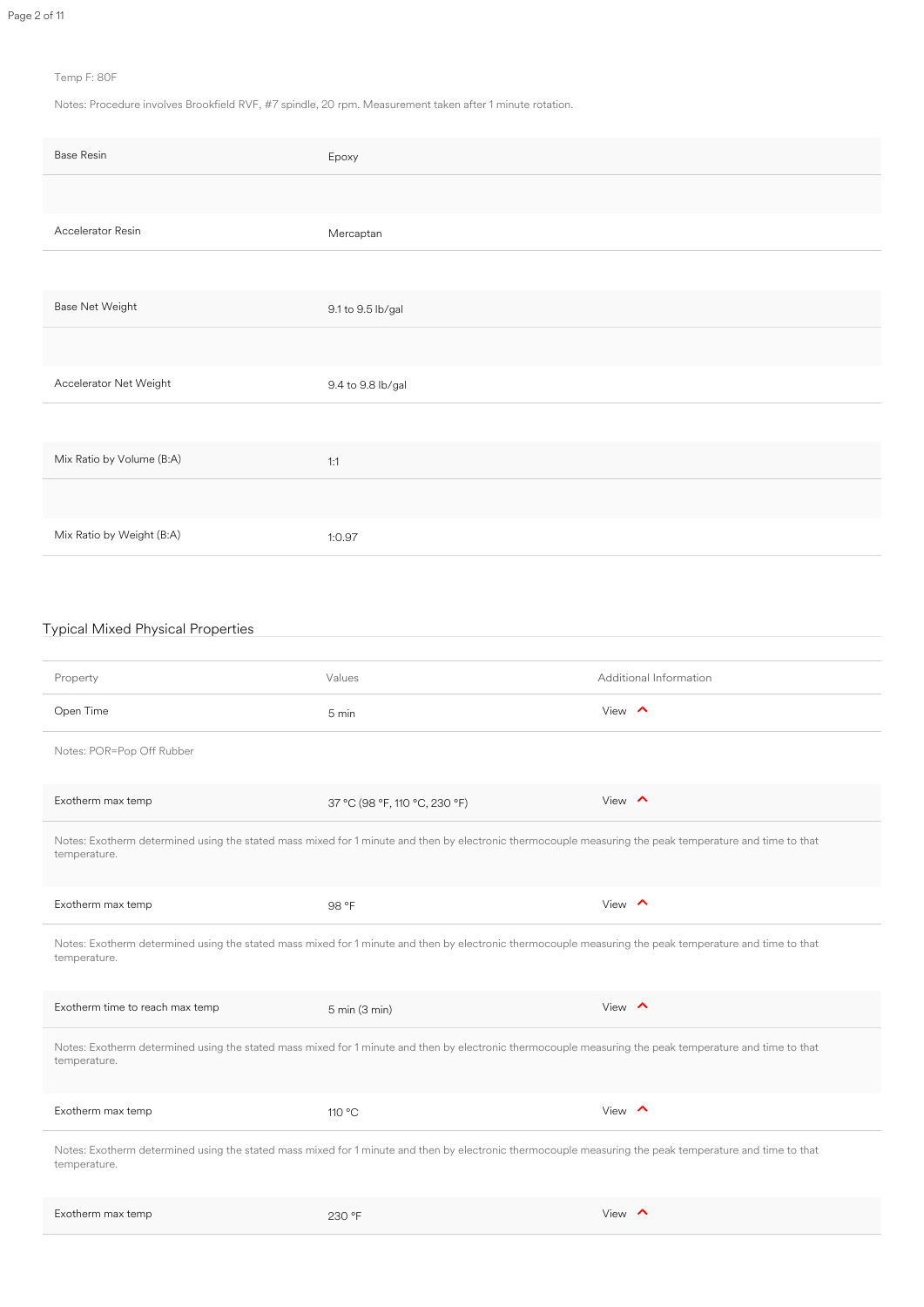Notes: Exotherm determined using the stated mass mixed for 1 minute and then by electronic thermocouple measuring the peak temperature and time to that temperature.

| Exotherm time to reach max temp    | 3 min                                                                                                                                                                    | View $\land$  |
|------------------------------------|--------------------------------------------------------------------------------------------------------------------------------------------------------------------------|---------------|
| temperature.                       | Notes: Exotherm determined using the stated mass mixed for 1 minute and then by electronic thermocouple measuring the peak temperature and time to that                  |               |
| Worklife, 2g mixed                 | 5 min                                                                                                                                                                    | View $\land$  |
| Test Method: 3M C3180              |                                                                                                                                                                          |               |
| Temp C: 23C<br>Temp F: 73F         |                                                                                                                                                                          |               |
| 3M™ EPX™ Applicator mixing nozzle. | Notes: Procedure involves periodically measuring a 2 gram mixed mass for self leveling and wetting properties. This time will also approximate the usable worklife in an |               |
| Worklife, 20g mixed                | 4 min                                                                                                                                                                    | View $\wedge$ |
| Test Method: 3M C3180              |                                                                                                                                                                          |               |
| Temp C: 23C<br>Temp F: 73F         |                                                                                                                                                                          |               |
| 3M™ EPX™ Applicator mixing nozzle. | Notes: Procedure involves periodically measuring a 2 gram mixed mass for self leveling and wetting properties. This time will also approximate the usable worklife in an |               |
| Worklife                           | $3$ to $4$ min                                                                                                                                                           | View $\land$  |
| Test Method: 3M C3180              |                                                                                                                                                                          |               |
| Temp C: 23C<br>Temp F: 73F         |                                                                                                                                                                          |               |

Notes: Procedure involves periodically measuring a 2 gram mixed mass for self leveling and wetting properties. This time will also approximate the usable worklife in an

3M™ EPX™ Applicator mixing nozzle.

| Time to Handling Strength    | 20 min                                                                                                                                                            | View $\land$ |
|------------------------------|-------------------------------------------------------------------------------------------------------------------------------------------------------------------|--------------|
| Temp C: 23C<br>Temp F: 73F   |                                                                                                                                                                   |              |
|                              | Notes: Minimum time required to achieve 50 psi of overlap shear strength. Cure times are approximate and depend on adhesive temperature.                          |              |
| <b>Tack Free Time</b>        | 10 min                                                                                                                                                            | View $\land$ |
| Test Method: 3M C3173        |                                                                                                                                                                   |              |
|                              | Notes: Involves dispensing 0.5 gram amount of adhesive onto substrate and testing periodically for no adhesive transfer to metal spatula.                         |              |
| Time to Full Cure            | 0.33 hr                                                                                                                                                           | View $\land$ |
| Temp C: 23C<br>Temp F: 73F   |                                                                                                                                                                   |              |
|                              | Notes: The cure time is defined as that time required for the adhesive to achieve a minimum of 80% of the ultimate strength as measured by aluminum-aluminum OLS. |              |
| Time to Full Cure            | 48 hr                                                                                                                                                             | View $\land$ |
| Temp C: 23C<br>Temp F: 73F   |                                                                                                                                                                   |              |
| Rate of Strength Buildup 1hr | $250$ lb/in <sup>2</sup>                                                                                                                                          | View $\land$ |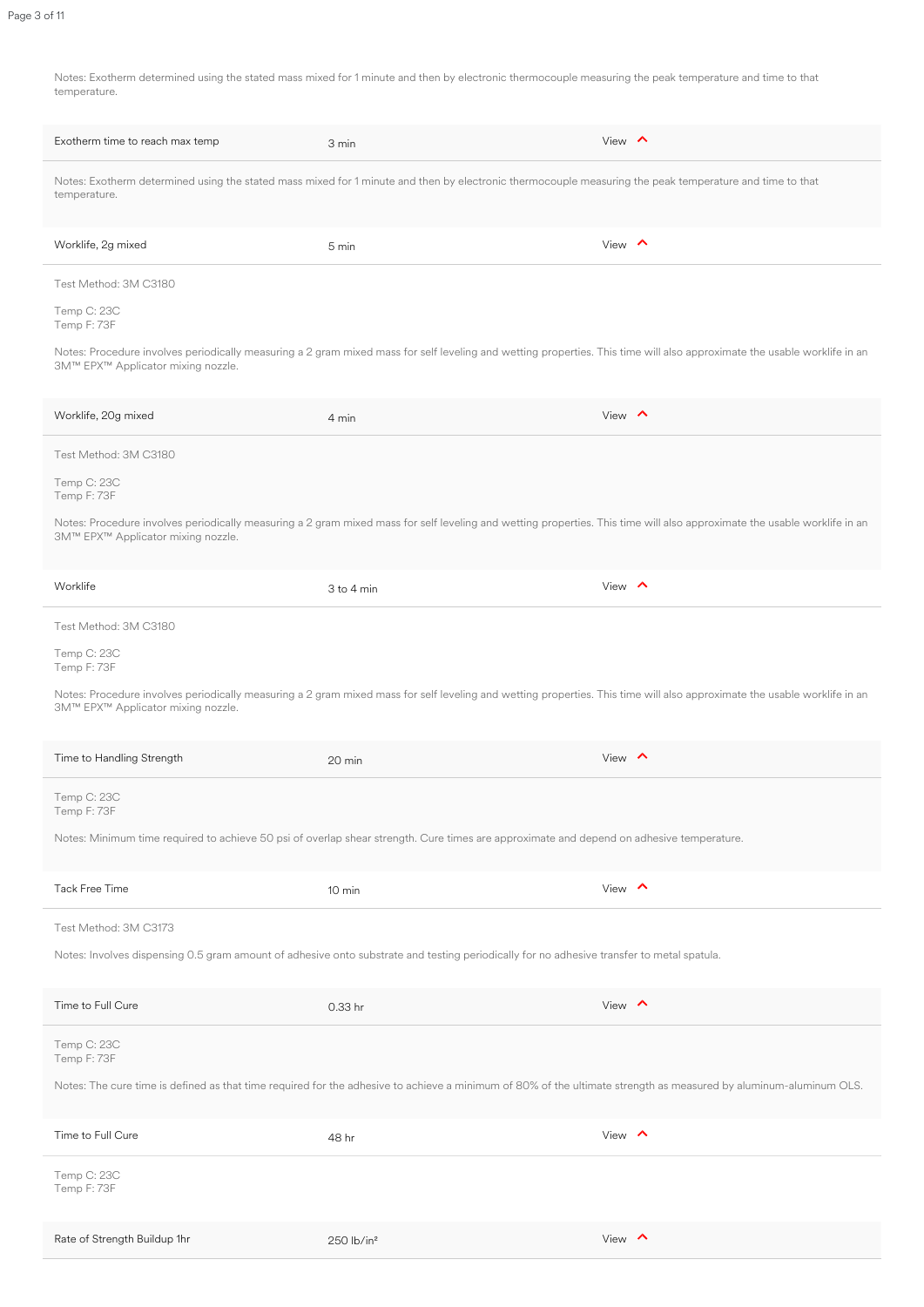#### Test Method: ASTM D1002

Test Name: Overlap Shear Strength Dwell/Cure Time: 1.0 Dwell Time Units: hr Temp C: 23C Temp F: 72F Substrate: Etched Aluminum

Notes: 1 in wide 1/2 in overlap specimens with 1 in x 4 in substrates. 0.005-0.008in bondline. Jaw separation 0.1 in/min. Substrate thickness 0.05-0.064 in

| Rate of Strength Buildup 6hr                                                                                                                   | $500$ lb/in <sup>2</sup>                                                                                                                                    | View $\land$ |
|------------------------------------------------------------------------------------------------------------------------------------------------|-------------------------------------------------------------------------------------------------------------------------------------------------------------|--------------|
| Test Method: ASTM D1002                                                                                                                        |                                                                                                                                                             |              |
| Test Name: Overlap Shear Strength<br>Dwell/Cure Time: 6.0<br>Dwell Time Units: hr<br>Temp C: 23C<br>Temp F: 72F<br>Substrate: Etched Aluminum  | Notes: 1 in wide 1/2 in overlap specimens with 1 in x 4 in substrates. 0.005-0.008in bondline. Jaw separation 0.1 in/min. Substrate thickness 0.05-0.064 in |              |
|                                                                                                                                                |                                                                                                                                                             |              |
| Rate of Strength Buildup 1day                                                                                                                  | $1000$ lb/in <sup>2</sup>                                                                                                                                   | View $\land$ |
| Test Method: ASTM D1002                                                                                                                        |                                                                                                                                                             |              |
| Test Name: Overlap Shear Strength<br>Dwell/Cure Time: 1.0<br>Dwell Time Units: day<br>Temp C: 23C<br>Temp F: 72F<br>Substrate: Etched Aluminum |                                                                                                                                                             |              |

Rate of Strength Buildup 7day  $2000$  lb/in<sup>2</sup>  $\sim$ 

| Rate of Strength Buildup 1month                                                                                                                  | $2000$ lb/in <sup>2</sup> | View $\wedge$ |
|--------------------------------------------------------------------------------------------------------------------------------------------------|---------------------------|---------------|
| Test Method: ASTM D1002                                                                                                                          |                           |               |
| Test Name: Overlap Shear Strength<br>Dwell/Cure Time: 1.0<br>Dwell Time Units: month<br>Temp C: 23C<br>Temp F: 72F<br>Substrate: Etched Aluminum |                           |               |

#### Test Method: ASTM D1002

Test Name: Overlap Shear Strength Dwell/Cure Time: 7.0 Dwell Time Units: day Temp C: 23C Temp F: 72F Substrate: Etched Aluminum

Notes: 1 in wide 1/2 in overlap specimens with 1 in x 4 in substrates. 0.005-0.008in bondline. Jaw separation 0.1 in/min. Substrate thickness 0.05-0.064 in

Notes: 1 in wide 1/2 in overlap specimens with 1 in x 4 in substrates. 0.005-0.008in bondline. Jaw separation 0.1 in/min. Substrate thickness 0.05-0.064 in

# Typical Physical Properties

| Property                | Values | Additional Information |
|-------------------------|--------|------------------------|
| Color                   | Clear  | View $\land$           |
| <b>Test Name: Cured</b> |        |                        |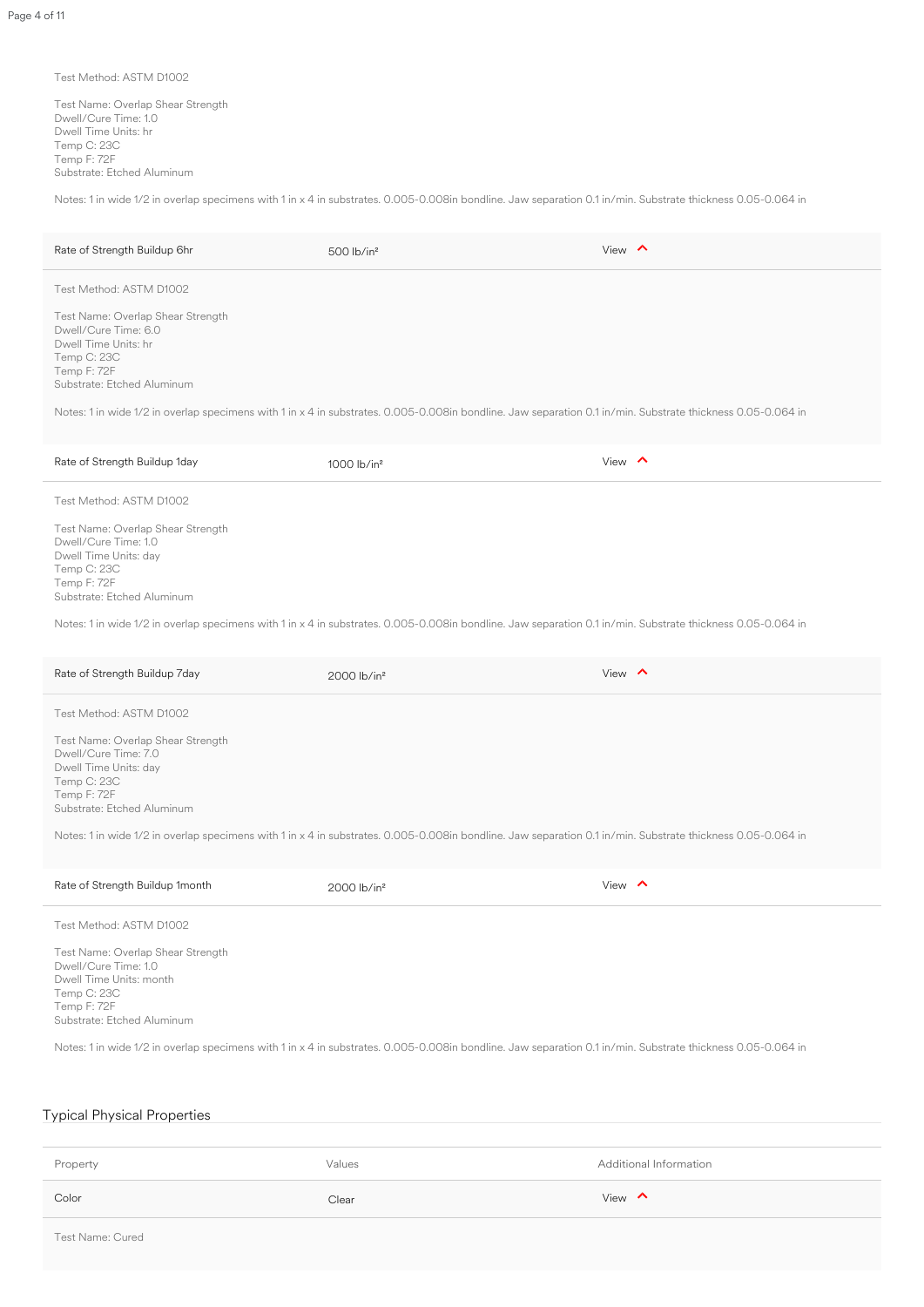## Typical Cured Characteristics

| Property                                                                                                                 | Values                                                                                                                                                     | Additional Information |
|--------------------------------------------------------------------------------------------------------------------------|------------------------------------------------------------------------------------------------------------------------------------------------------------|------------------------|
| Shore D Hardness                                                                                                         | 27                                                                                                                                                         | View $\sim$            |
| Test Method: ASTM D2240                                                                                                  |                                                                                                                                                            |                        |
| Temp C: 23C<br>Temp F: 73F                                                                                               |                                                                                                                                                            |                        |
| Tensile Strength                                                                                                         | 600 lb/in <sup>2</sup>                                                                                                                                     | View $\land$           |
| Test Method: ASTM D882                                                                                                   |                                                                                                                                                            |                        |
| Dwell/Cure Time: 2.0<br>Dwell Time Units: hr<br>Temp C: 23C<br>Temp F: 72F<br>Environmental Condition: +2 hr @ 160F(71C) |                                                                                                                                                            |                        |
|                                                                                                                          | Notes: Samples were 2 in. dumbbells with 0.125 in. neck and .030 in. sample thickness. Separation rate was 2 inches per minute.                            |                        |
| Weight Loss by Thermal Gravimetric Analysis<br>(TGA)                                                                     | $1\%$                                                                                                                                                      | View $\land$           |
| Test Method: ASTM E1131                                                                                                  |                                                                                                                                                            |                        |
| Temp C: 117C<br>Temp F: 243F                                                                                             |                                                                                                                                                            |                        |
|                                                                                                                          | Notes: Weight loss by Thermal Gravimetric Analysis reported as that temperature at which 5% weight loss occurs by TGA in air at 5°C (9°F) rise per minute. |                        |
| <b>Thermal Shock Resistance</b>                                                                                          | Pass 5 cycles without cracking                                                                                                                             | View $\land$           |
| Test Method: 3M C3174                                                                                                    |                                                                                                                                                            |                        |

Notes: Involves potting a metal washer into a 2 in. x 0.5 in. thick section and cycling this test specimen to colder and colder temperatures.

| Weight Loss by Thermal Gravimetric Analysis<br>(TGA) | 289 °C (552 F) | View $\land$                                                                                                                                               |  |
|------------------------------------------------------|----------------|------------------------------------------------------------------------------------------------------------------------------------------------------------|--|
| Test Method: ASTM E1131                              |                |                                                                                                                                                            |  |
|                                                      |                | Notes: Weight loss by Thermal Gravimetric Analysis reported as that temperature at which 5% weight loss occurs by TGA in air at 5°C (9°F) rise per minute. |  |
| Weight Loss by Thermal Gravimetric Analysis<br>(TGA) | 552 F          | View $\land$                                                                                                                                               |  |
| Test Method: ASTM E1131                              |                |                                                                                                                                                            |  |
|                                                      |                | Notes: Weight loss by Thermal Gravimetric Analysis reported as that temperature at which 5% weight loss occurs by TGA in air at 5°C (9°F) rise per minute. |  |
|                                                      |                |                                                                                                                                                            |  |
| <b>Typical Performance Characteristics</b>           |                |                                                                                                                                                            |  |
|                                                      |                |                                                                                                                                                            |  |
|                                                      |                |                                                                                                                                                            |  |
| Property                                             | Values         | Additional Information                                                                                                                                     |  |
| Elongation                                           | 120 %          | View $\land$                                                                                                                                               |  |
| Test Method: ASTM D882                               |                |                                                                                                                                                            |  |
| Dwell/Cure Time: 2.0                                 |                |                                                                                                                                                            |  |
| Dwell Time Units: hr<br>Temp C: 23C<br>Temp F: 72F   |                |                                                                                                                                                            |  |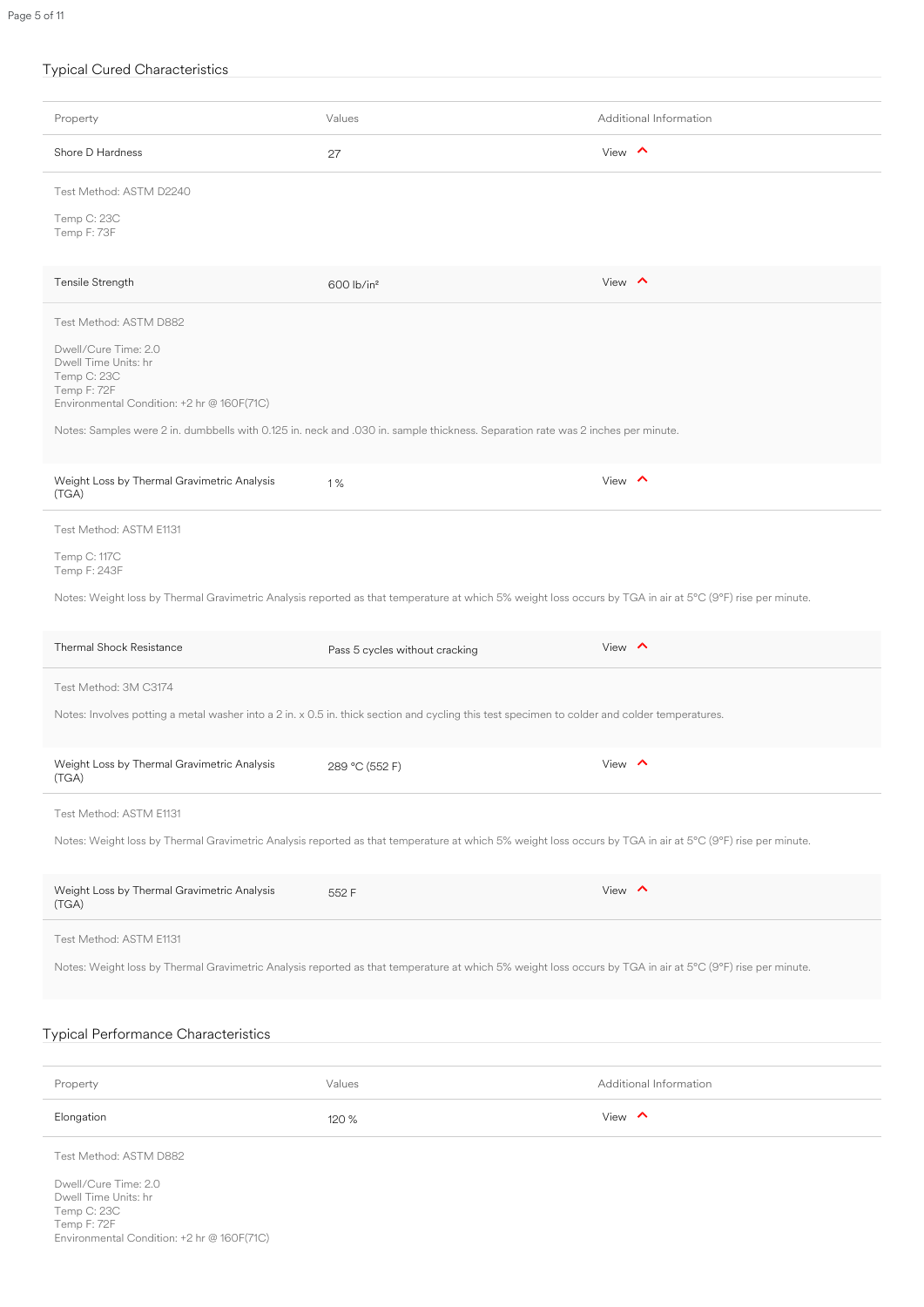Notes: Samples were 2 in. dumbbells with 0.125 in. neck and .030 in. sample thickness. Separation rate was 2 inches per minute.

| T-Peel Adhesion -55C Etched Aluminum                                                          | 3 lb/in width                                                                                                                                                     | View $\sim$   |
|-----------------------------------------------------------------------------------------------|-------------------------------------------------------------------------------------------------------------------------------------------------------------------|---------------|
| Test Method: ASTM D1876                                                                       |                                                                                                                                                                   |               |
| Test Name: T-Peel Adhesion<br>Temp C: -55C<br>Temp F: -67F<br>Substrate: Etched Aluminum      |                                                                                                                                                                   |               |
| thick. Samples dwelled for 24 hrs at $23C + 2$ hrs at 71C before testing.                     | Notes: T-peel strengths were measured on 1 in. wide bonds at 73°F (23°C). The testing jaw separation rate was 20 inches per minute. The substrates were 0.020 in. |               |
| T-Peel Adhesion 23C Etched Aluminum                                                           | 35 lb/in width                                                                                                                                                    | View $\land$  |
| Test Method: ASTM D1876                                                                       |                                                                                                                                                                   |               |
| <b>Test Name: T-Peel Adhesion</b><br>Temp C: 23C<br>Temp F: 73F<br>Substrate: Etched Aluminum |                                                                                                                                                                   |               |
| thick. Samples dwelled for 24 hrs at $23C + 2$ hrs at 71C before testing.                     | Notes: T-peel strengths were measured on 1 in. wide bonds at 73°F (23°C). The testing jaw separation rate was 20 inches per minute. The substrates were 0.020 in. |               |
| T-Peel Adhesion 49C Etched Aluminum                                                           | 5 lb/in width                                                                                                                                                     | View $\wedge$ |
| Test Method: ASTM D1876                                                                       |                                                                                                                                                                   |               |
| Test Name: T-Peel Adhesion<br>Temp C: 49C<br>Temp F: 120F<br>Substrate: Etched Aluminum       |                                                                                                                                                                   |               |
| thick. Samples dwelled for 24 hrs at $23C + 2$ hrs at 71C before testing.                     | Notes: T-peel strengths were measured on 1 in. wide bonds at 73°F (23°C). The testing jaw separation rate was 20 inches per minute. The substrates were 0.020 in. |               |

| T-Peel Adhesion 66C Etched Aluminum                                                            | 2 lb/in width                                                                                                                                                      | View $\land$  |
|------------------------------------------------------------------------------------------------|--------------------------------------------------------------------------------------------------------------------------------------------------------------------|---------------|
| Test Method: ASTM D1876                                                                        |                                                                                                                                                                    |               |
| <b>Test Name: T-Peel Adhesion</b><br>Temp C: 66C<br>Temp F: 150F<br>Substrate: Etched Aluminum |                                                                                                                                                                    |               |
| thick. Samples dwelled for 24 hrs at $23C + 2$ hrs at 71C before testing.                      | Notes: T-peel strengths were measured on 1 in. wide bonds at 73°F (23°C). The testing jaw separation rate was 20 inches per minute. The substrates were 0.020 in.  |               |
| T-Peel Adhesion 82C Etched Aluminum                                                            | 1 lb/in width                                                                                                                                                      | View $\wedge$ |
| Test Method: ASTM D1876                                                                        |                                                                                                                                                                    |               |
| Test Name: T-Peel Adhesion<br>Temp C: 82C<br>Temp F: 180F<br>Substrate: Etched Aluminum        |                                                                                                                                                                    |               |
| thick. Samples dwelled for 24 hrs at $23C + 2$ hrs at 71C before testing.                      | Notes: T-peel strengths were measured on 1 in. wide bonds at 73°F (23°C). The testing jaw separation rate was 20 inches per minute. The substrates were 0.020 in.  |               |
| Solvent Resistance Acetone 1hr                                                                 | A                                                                                                                                                                  | View $\wedge$ |
| Environmental Condition: 24hr @ RT + 2hr @ 160F(71C) + Acetone 1hr                             |                                                                                                                                                                    |               |
| attack, slight swelling of surface. C: Moderate/severe attack, extreme swelling of surface.    | Notes: Cured OLS samples immersed in solvent and after dwell, examined for surface attack compared to control. A: Unaffected, no color or texture change B: Slight |               |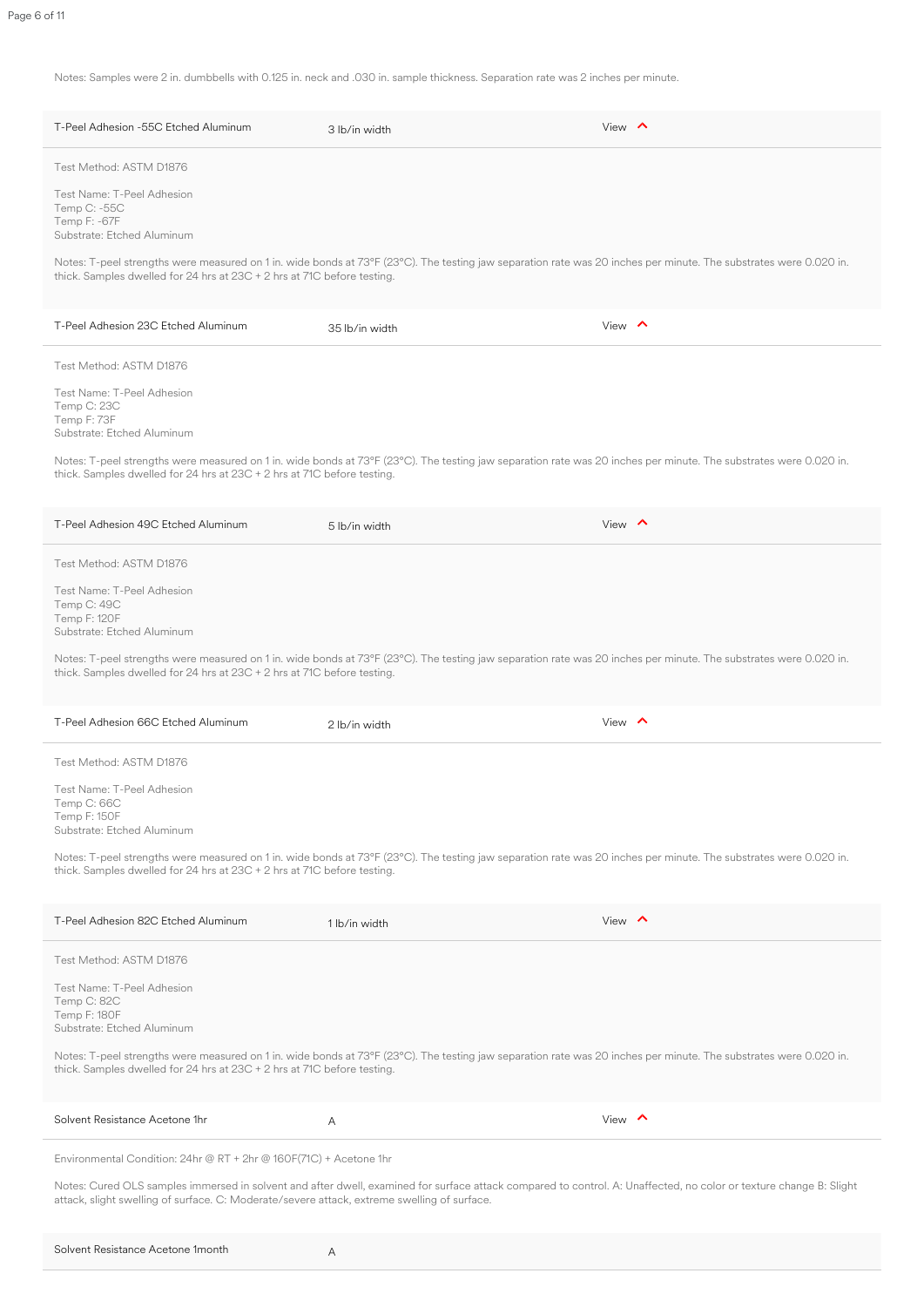| View |  |
|------|--|
|------|--|

| Environmental Condition: 24hr $\textcircled{e}$ RT + 2hr $\textcircled{e}$ 160F(71C) + Acetone 1mo |   |                                                                                                                                                                    |
|----------------------------------------------------------------------------------------------------|---|--------------------------------------------------------------------------------------------------------------------------------------------------------------------|
| attack, slight swelling of surface. C: Moderate/severe attack, extreme swelling of surface.        |   | Notes: Cured OLS samples immersed in solvent and after dwell, examined for surface attack compared to control. A: Unaffected, no color or texture change B: Slight |
| Solvent Resistance Isopropyl Alcohol 1hr                                                           | A | View $\leftarrow$                                                                                                                                                  |
| Environmental Condition: 24hr @ $RT + 2$ hr @ 160F(71C) + Isopropyl Alcohol 1hr                    |   |                                                                                                                                                                    |
| attack, slight swelling of surface. C: Moderate/severe attack, extreme swelling of surface.        |   | Notes: Cured OLS samples immersed in solvent and after dwell, examined for surface attack compared to control. A: Unaffected, no color or texture change B: Slight |
| Solvent Resistance Isopropyl Alcohol 1month                                                        | A | View $\leftarrow$                                                                                                                                                  |
| Environmental Condition: 24hr @ RT + 2hr @ 160F(71C) + Isopropyl Alcohol 1mo                       |   |                                                                                                                                                                    |
| attack, slight swelling of surface. C: Moderate/severe attack, extreme swelling of surface.        |   | Notes: Cured OLS samples immersed in solvent and after dwell, examined for surface attack compared to control. A: Unaffected, no color or texture change B: Slight |
| Solvent Resistance Freon TF 1hr                                                                    | A | View $\land$                                                                                                                                                       |
| Environmental Condition: 24hr @ $RT + 2$ hr @ 160F(71C) + Freon TF 1hr                             |   |                                                                                                                                                                    |
| attack, slight swelling of surface. C: Moderate/severe attack, extreme swelling of surface.        |   | Notes: Cured OLS samples immersed in solvent and after dwell, examined for surface attack compared to control. A: Unaffected, no color or texture change B: Slight |
| Solvent Resistance Freon TF 1month                                                                 | A | View $\leftarrow$                                                                                                                                                  |
|                                                                                                    |   |                                                                                                                                                                    |

Environmental Condition: 24hr @ RT + 2hr @ 160F(71C) + Freon TF 1mo

Notes: Cured OLS samples immersed in solvent and after dwell, examined for surface attack compared to control. A: Unaffected, no color or texture change B: Slight attack, slight swelling of surface. C: Moderate/severe attack, extreme swelling of surface.

| Solvent Resistance Freon TMC 1hr                                                            | A                                                                                                                                                                  | View $\wedge$ |
|---------------------------------------------------------------------------------------------|--------------------------------------------------------------------------------------------------------------------------------------------------------------------|---------------|
| Environmental Condition: 24hr @ RT + 2hr @ 160F(71C) + Freon TMC 1hr                        |                                                                                                                                                                    |               |
| attack, slight swelling of surface. C: Moderate/severe attack, extreme swelling of surface. | Notes: Cured OLS samples immersed in solvent and after dwell, examined for surface attack compared to control. A: Unaffected, no color or texture change B: Slight |               |
| Solvent Resistance Freon TMC 1month                                                         | B                                                                                                                                                                  | View $\land$  |
| Environmental Condition: 24hr @ RT + 2hr @ 160F(71C) + Freon TMC 1mo                        |                                                                                                                                                                    |               |
| attack, slight swelling of surface. C: Moderate/severe attack, extreme swelling of surface. | Notes: Cured OLS samples immersed in solvent and after dwell, examined for surface attack compared to control. A: Unaffected, no color or texture change B: Slight |               |
| Solvent Resistance 1, 1, 1 - Trichloroethane 1 hour                                         | A                                                                                                                                                                  | View $\wedge$ |
| Environmental Condition: 24hr @ RT + 2hr @ 160F(71C) + 1, 1, 1 - Trichloroethane 1hr        |                                                                                                                                                                    |               |
| attack, slight swelling of surface. C: Moderate/severe attack, extreme swelling of surface. | Notes: Cured OLS samples immersed in solvent and after dwell, examined for surface attack compared to control. A: Unaffected, no color or texture change B: Slight |               |
| Solvent Resistance 1, 1, 1 - Trichloroethane 1 month                                        | A                                                                                                                                                                  | View $\land$  |
| Environmental Condition: 24hr @ RT + 2hr @ 160F(71C) + 1, 1, 1 - Trichloroethane 1mo        |                                                                                                                                                                    |               |
| attack, slight swelling of surface. C: Moderate/severe attack, extreme swelling of surface. | Notes: Cured OLS samples immersed in solvent and after dwell, examined for surface attack compared to control. A: Unaffected, no color or texture change B: Slight |               |
| Solvent Resistance RMA Flux 1hr                                                             | A                                                                                                                                                                  | View $\wedge$ |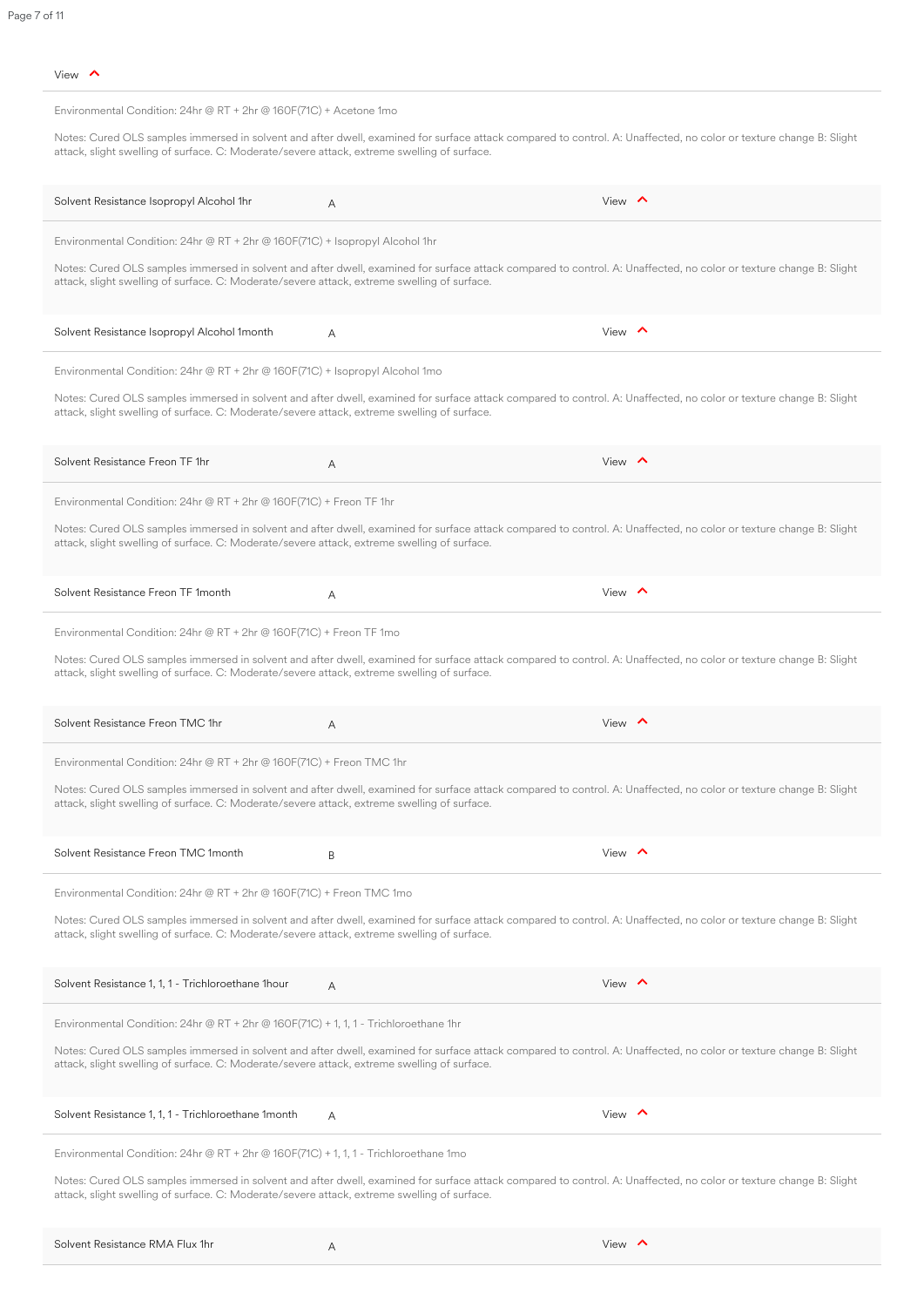#### Environmental Condition: 24hr @ RT + 2hr @ 160F(71C) + RMA Flux 1hr

Notes: Cured OLS samples immersed in solvent and after dwell, examined for surface attack compared to control. A: Unaffected, no color or texture change B: Slight attack, slight swelling of surface. C: Moderate/severe attack, extreme swelling of surface.

| Solvent Resistance RMA Flux 1 month                                                                                                                                                                                                                                                                                                         | A                                                                                                                                               | View $\land$           |  |  |
|---------------------------------------------------------------------------------------------------------------------------------------------------------------------------------------------------------------------------------------------------------------------------------------------------------------------------------------------|-------------------------------------------------------------------------------------------------------------------------------------------------|------------------------|--|--|
| Environmental Condition: 24hr @ $RT + 2$ hr @ 160F(71C) + RMA Flux 1mo<br>Notes: Cured OLS samples immersed in solvent and after dwell, examined for surface attack compared to control. A: Unaffected, no color or texture change B: Slight<br>attack, slight swelling of surface. C: Moderate/severe attack, extreme swelling of surface. |                                                                                                                                                 |                        |  |  |
| Electrical and Thermal Properties                                                                                                                                                                                                                                                                                                           |                                                                                                                                                 |                        |  |  |
| Property                                                                                                                                                                                                                                                                                                                                    | Values                                                                                                                                          | Additional Information |  |  |
| Glass Transition Temperature (Tg)                                                                                                                                                                                                                                                                                                           | 15 °C (59 °F, 8 °C, 46 °F)                                                                                                                      | View $\wedge$          |  |  |
|                                                                                                                                                                                                                                                                                                                                             | Notes: Glass Transition Temperature (Tg) determined using DSC Analyzer with a heating rate of 68°F (20°C) per minute. Second heat values given. |                        |  |  |
| Glass Transition Temperature (Tg)                                                                                                                                                                                                                                                                                                           | 59 °F                                                                                                                                           | View $\land$           |  |  |
|                                                                                                                                                                                                                                                                                                                                             | Notes: Glass Transition Temperature (Tg) determined using DSC Analyzer with a heating rate of 68°F (20°C) per minute. Second heat values given. |                        |  |  |
| Glass Transition Temperature (Tg)                                                                                                                                                                                                                                                                                                           | 8 °C                                                                                                                                            | View $\land$           |  |  |
|                                                                                                                                                                                                                                                                                                                                             | Notes: Glass Transition Temperature (Tg) determined using DSC Analyzer with a heating rate of 68°F (20°C) per minute. Second heat values given. |                        |  |  |
| Glass Transition Temperature (Tg)                                                                                                                                                                                                                                                                                                           | 46 °F                                                                                                                                           | View $\land$           |  |  |

Notes: Glass Transition Temperature (Tg) determined using DSC Analyzer with a heating rate of 68°F (20°C) per minute. Second heat values given.

| Dielectric Constant 1KHz                                                                      | 9.2                                                                   | View $\land$ |  |  |
|-----------------------------------------------------------------------------------------------|-----------------------------------------------------------------------|--------------|--|--|
| Test Method: ASTM D150                                                                        |                                                                       |              |  |  |
| Temp C: 23C<br>Temp F: 72F                                                                    |                                                                       |              |  |  |
| Dissipation Factor 1KHz                                                                       | 0.22                                                                  | View $\land$ |  |  |
| Test Method: ASTM D150                                                                        |                                                                       |              |  |  |
| Temp C: 23C<br>Temp F: 72F                                                                    |                                                                       |              |  |  |
| <b>Thermal Conductivity</b>                                                                   | 0.35 x 10^-3 Cal/s/cm/°C (14.7 W/m/K, 0.085<br>$(btu-ft)/(h-ft^2-P))$ | View $\land$ |  |  |
| Test Method: C177                                                                             |                                                                       |              |  |  |
| Temp F: 110F                                                                                  |                                                                       |              |  |  |
| Notes: Thermal conductivity determined using C-matic Instrument using 2 in. diameter samples. |                                                                       |              |  |  |
| <b>Thermal Conductivity</b>                                                                   | 14.7 W/m/K                                                            | View $\land$ |  |  |
| Test Method: C177                                                                             |                                                                       |              |  |  |
|                                                                                               |                                                                       |              |  |  |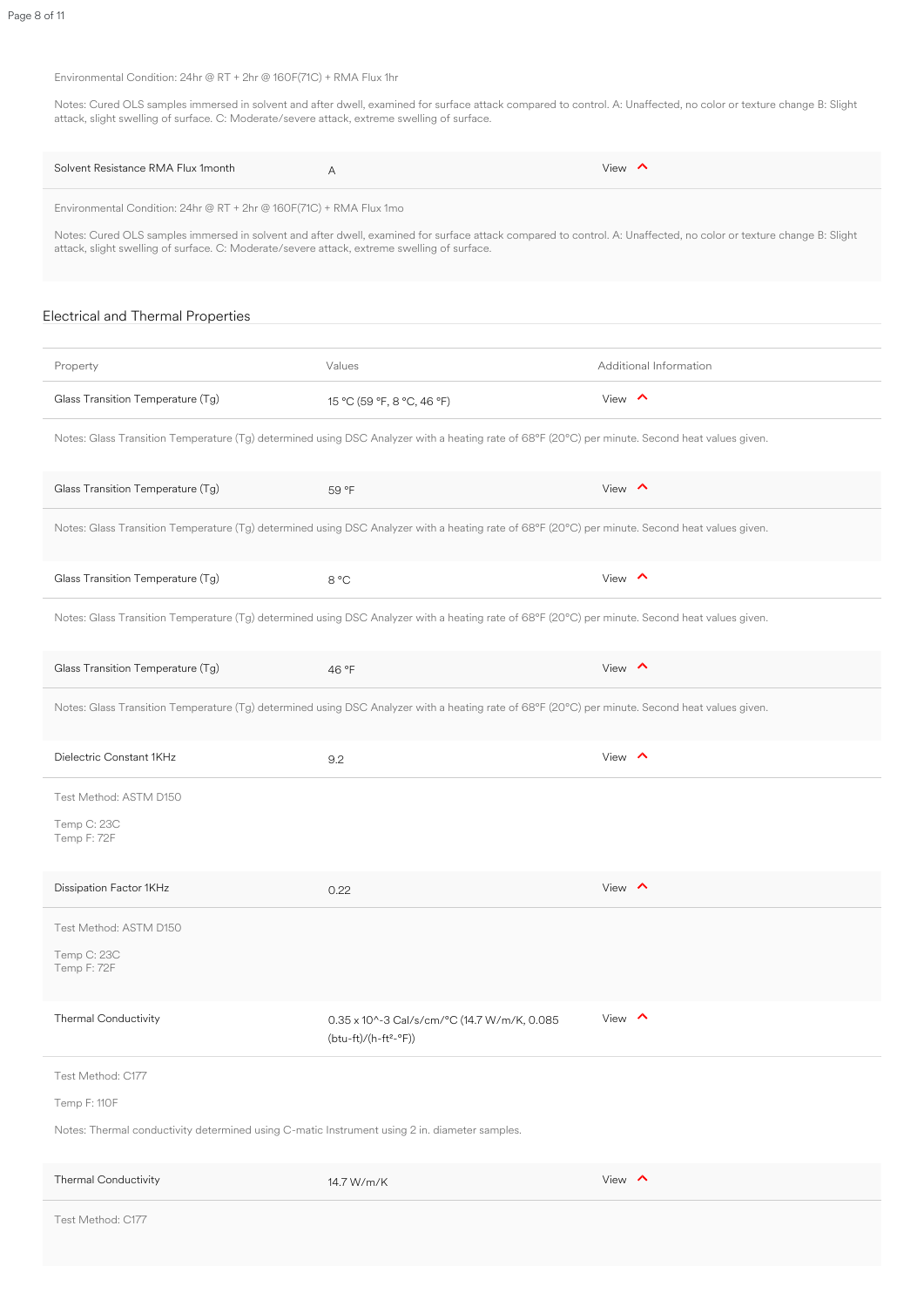#### Temp F: 110F

Notes: Thermal conductivity determined using C-matic Instrument using 2 in. diameter samples.

| <b>Thermal Conductivity</b>                                                                                 | $0.085$ (btu-ft)/(h-ft <sup>2</sup> -°F) | View $\land$ |  |  |
|-------------------------------------------------------------------------------------------------------------|------------------------------------------|--------------|--|--|
| Test Method: C177                                                                                           |                                          |              |  |  |
| Temp F: 110F                                                                                                |                                          |              |  |  |
| Notes: Thermal conductivity determined using C-matic Instrument using 2 in. diameter samples.               |                                          |              |  |  |
| <b>Volume Resistivity</b>                                                                                   | $1.5 \times 10^{4}10 \Omega$ -cm         | View $\land$ |  |  |
| Test Method: ASTM D257                                                                                      |                                          |              |  |  |
| Temp C: 23C<br>Temp F: 73F                                                                                  |                                          |              |  |  |
| Coefficient of Thermal Expansion                                                                            | $181 \times 10^{(-6)}$ m/m/°C            | View $\land$ |  |  |
| Notes: TCE determined using TMA Analyzer using a heating rate of 10°C per minute. Second heat values given. |                                          |              |  |  |

#### Storage and Shelf Life

Store 3M™ Scotch-Weld™ Epoxy Adhesive DP-105 Clear at 60-80°F (15-27°C) for maximum shelf life.

These epoxy adhesive products have a shelf life of 24 months in their unopened bulk containers. Shelf life is determined from the date of manufacture.

#### Industry Specifications

[EN 45545 test report for details \(ISO 5659-2, ISO 9239-1, ISO 5660-1, ISO 5658-2\)](https://multimedia.3m.com/mws/media/1730957O/summary-dp-105-j387359-bd170831zbs-en-45545-2-2013a1-2015-annex-c.PDF)

#### Bottom Matter

#### 3M

Industrial Adhesives and Tapes Division 3M Center, Building 225-3S-06 St. Paul, MN 55144-1000 800-362-3550 • 877-369-2923 (Fax) www.3M.com

#### **Trademarks**

3M, Scotch-Weld, Novec and EPX are trademarks of 3M Company.

#### Handling/Application Information

Directions for Use

1. For high strength structural bonds, paint, oxide films, oils, dust, mold release agents and all other surface contaminants must be completely removed. However, the amount of surface preparation directly depends on the required bond strength and the environmental aging resistance desired by user. For specific surface preparations on common substrates, see the following section on Surface Preparation.

2. Uses gloves to minimize skin contact. Do not use solvents for cleaning hands.

3. Mixing

#### For Duo-Pak Cartridges

3M™ Scotch-Weld™ Epoxy Adhesive DP105 Clear is supplied in a dual syringe plastic Duo-Pak cartridge as part of the 3M™ Scotch-Weld™ EPX™ Applicator system. To use, simply insert the Duo-Pak cartridge into the EPX applicator and start the plunger into the cylinders using light pressure on the trigger. Next, remove the Duo-Pak cartridge cap and expel a small amount of adhesive to be sure both sides of the Duo-Pak cartridge are flowing evenly and freely. If automatic mixing of Part A and Part B is desired, attach the EPX mixing nozzle to the Duo- Pak cartridge and begin dispensing the adhesives. For hand mixing, expel the desired amount of adhesive and mix thoroughly. Mix approximately 15 seconds after uniform color is obtained.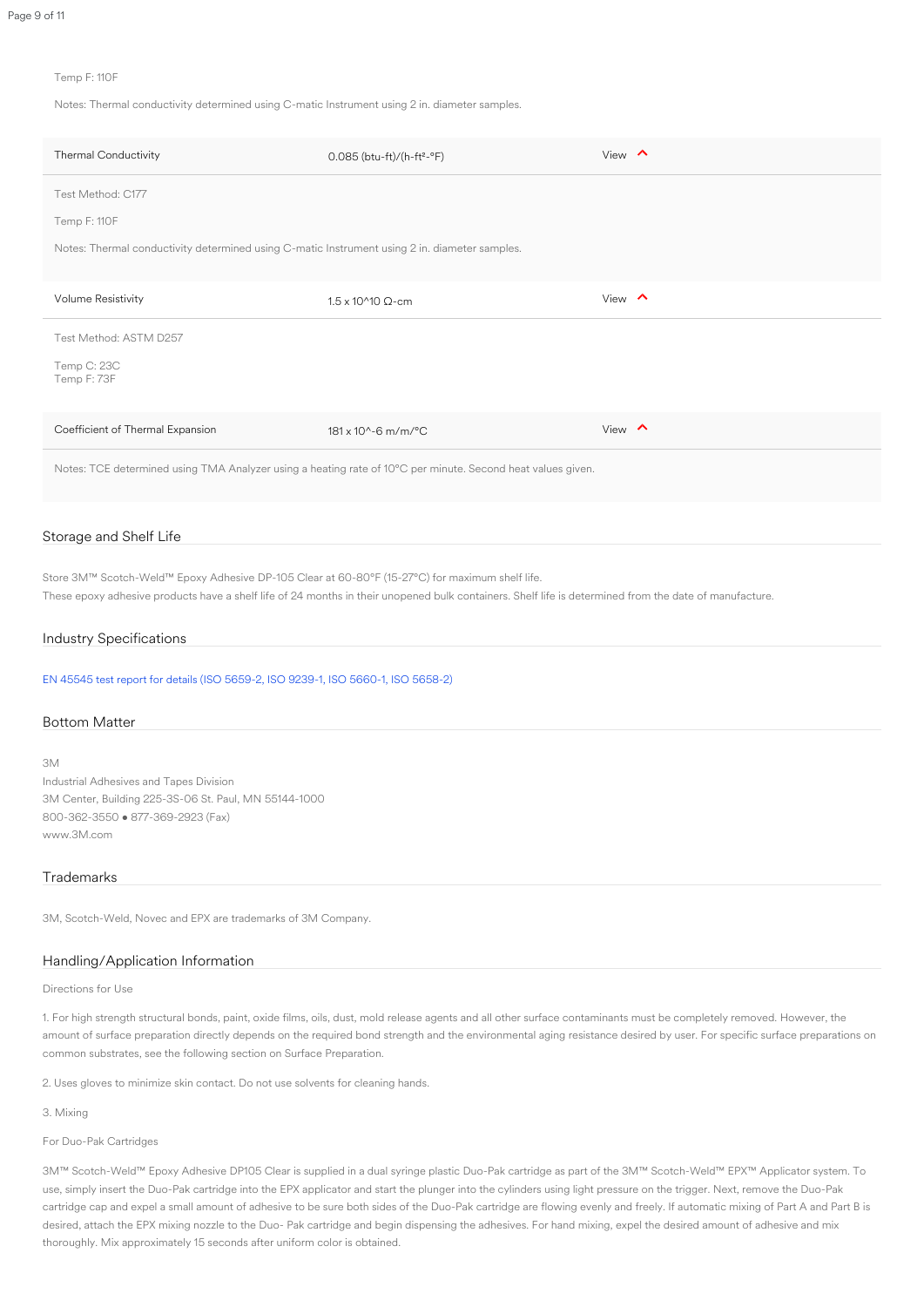For Bulk Containers

Mix thoroughly by weight or volume in the proportions specified in the Typical Uncured Properties section. Mix approximately 15 seconds after uniform color is obtained.

4. For maximum bond strength apply adhesive evenly to both surfaces to be joined.

5. Application to the substrates should be made within 3 minutes. Larger quantities and/or higher temperatures will reduce this working time.

6. Join the adhesive coated surfaces and allow to cure at 60°F (16°C) or above until completely firm. Heat up to 200°F (93°C), will speed curing. These products will cure in 48 hours @ 75°F (24°C).

For high strength structural bonds, paint, oxide films, oils, dust, mold release agents and all other surface contaminants must be completely removed. However, the amount of surface preparation directly depends on the required bond strength and the environmental aging resistance desired by the user.

7. Keep parts from moving during cure. Contact pressure is necessary. Maximum shear strength is obtained with a 3-5 mil bond line.

8. Excess uncured adhesive can be cleaned up with ketone type solvents.\*

Adhesive Coverage: A 0.005 in. thick bondline will yield a coverage of 320 sqft/ gallon.

\*Note: When using solvents, extinguish all ignition sources and follow the manufacturer's precautions and directions for use.

#### Surface Preparation

The following cleaning methods are suggested for common surfaces:

Steel:

1. Wipe free of dust with oil-free solvent such as acetone, isopropyl or alcohol solvents.\*

2. Sandblast or abrade using clean fine grit abrasives.

3. Wipe again with solvent to remove loose particles.

4. If a primer is used, it should be applied within 4 hours after surface preparation.

#### Aluminum:

1. Vapor Degrease: 3M™ Novec™ condensing vapors for 5-10 minutes.

2. Alkaline Degrease: Oakite 164 solution (9-11 oz./gallon water) at 190°F ± 10°F (88°C ± 5°C) for 10-20 minutes. Rinse immediately in large quantities of cold running water.

3. Acid Etch: Place panels in the following solution for 10 minutes at 150°F ± 5°F (66°C ± 2°C).

Sodium Dichromate 4.1 - 4.9 oz./gallon

Sulfuric Acid, 66°Be 38.5 - 41.5 oz./gallon 2024-T3 aluminum (dissolved) 0.2 oz./gallon minimum Tap Water as needed to balance

4. Rinse: Rinse panels in clean running tap water.

5. Dry: Air dry 15 minutes; force dry 10 minutes at  $150^{\circ}F \pm 10^{\circ}F$  (66 $^{\circ}C \pm 5^{\circ}C$ ).

6. If primer is to be used, it should be applied within 4 hours after surface preparation.

Plastics/Rubber:

1. Wipe with isopropyl alcohol.\*

2. Abrade using fine grit abrasives.

3. Wipe with isopropyl alcohol.\*

Glass:

1. Solvent wipe surface using acetone or MEK.\*

\*Note: When using solvents, extinguish all ignition sources and follow the manufacturer's precautions and directions for use.

• For small or intermittent applications the 3M™ Scotch-Weld™ EPX™ Applicator is a convenient method of application.

• For larger applications, these products may be applied by use of flow equipment.

• Two part meter/mixing/dispensing equipment is available for intermittent or production line use. These systems may be desirable because of their variable shot size and flow rate characteristics and are adaptable to many applications.

Page 10 of 11